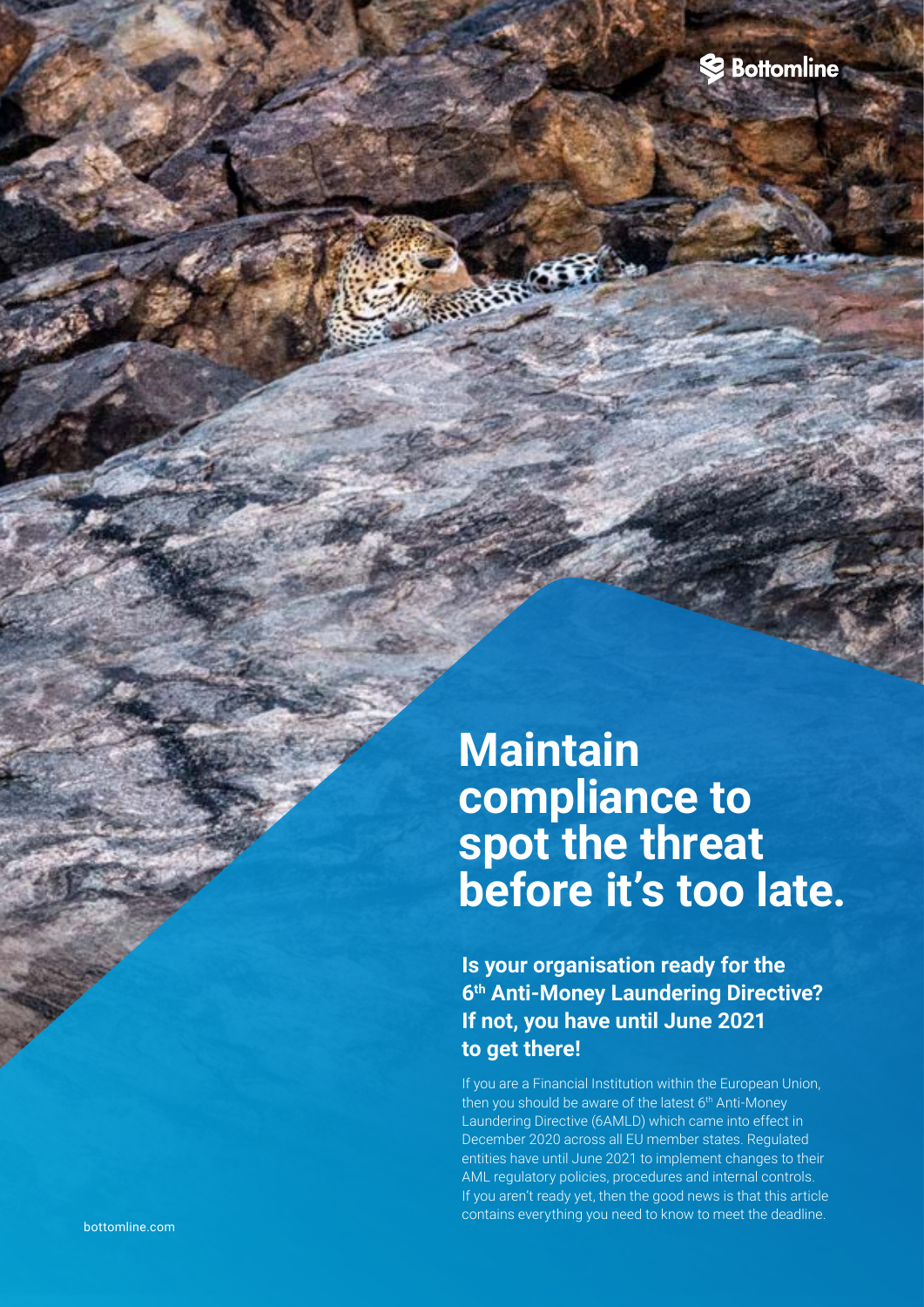

#### **HOW DO I KNOW IF THIS AFFECTS MY COMPANY?**

The short answer is that all regulated businesses in the EU member states need to be compliant.

Additionally, as a Corporate entity, the latest AML directive will have an indirect impact on your business. The key questions to consider include;

- Are you reliant on regulated Financial Institutions carrying out AML screening on your payments to customers, partners, suppliers etc? If so, are you confident that their processes are adequate to meet the criteria of 6AMLD? Are they future-proofed against future regulatory upgrades?
- How comfortable is your business by not having control or transparency of your regulatory risk? Perhaps you would benefit from managing & monitoring this risk in-house?

It's important to highlight that failure to comply with the latest EU AML directive can result in regulatory actions, such as heavy fines, penalties and imprisonment. So, it's essential to understand how 6AMLD impacts you.

#### **WHAT IS THE IMPACT OF THE 6AMLD?**

6AMLD removes the ambiguity for Financial Institutions combatting terrorist financing and money laundering. The directive allows authorities in Financial Institutions to expand the legislative scope, increase criminal liability and penalties and clarify specific regulatory details within AML frameworks.

#### **WHAT IS 6AMLD?**

The directive can be broken-down into four component parts:

- **1. The Expansion of Regulatory Scope**
- **2. Improved Harmonisation**
- **3. Cooperation among Member States**
- **4. Stricter Criminal Penalties**

### **The Expansion of Regulatory Scope**

Unlike previous AML regulations, which only prosecuted those individuals and organisations that directly profited from money laundering, the 6AMLD provides greater clarity on the type of crimes defined as money laundering or terrorist financing. For instance, criminal penalties are now the same for convicted individuals and those persons who aided and abetted them in money laundering or terrorist financing activities.

**The onus is now on all regulated entities to take individual responsibility to ensure that their AML policies, procedures and internal controls are adequate enough to detect and prevent money laundering and terrorist financing.**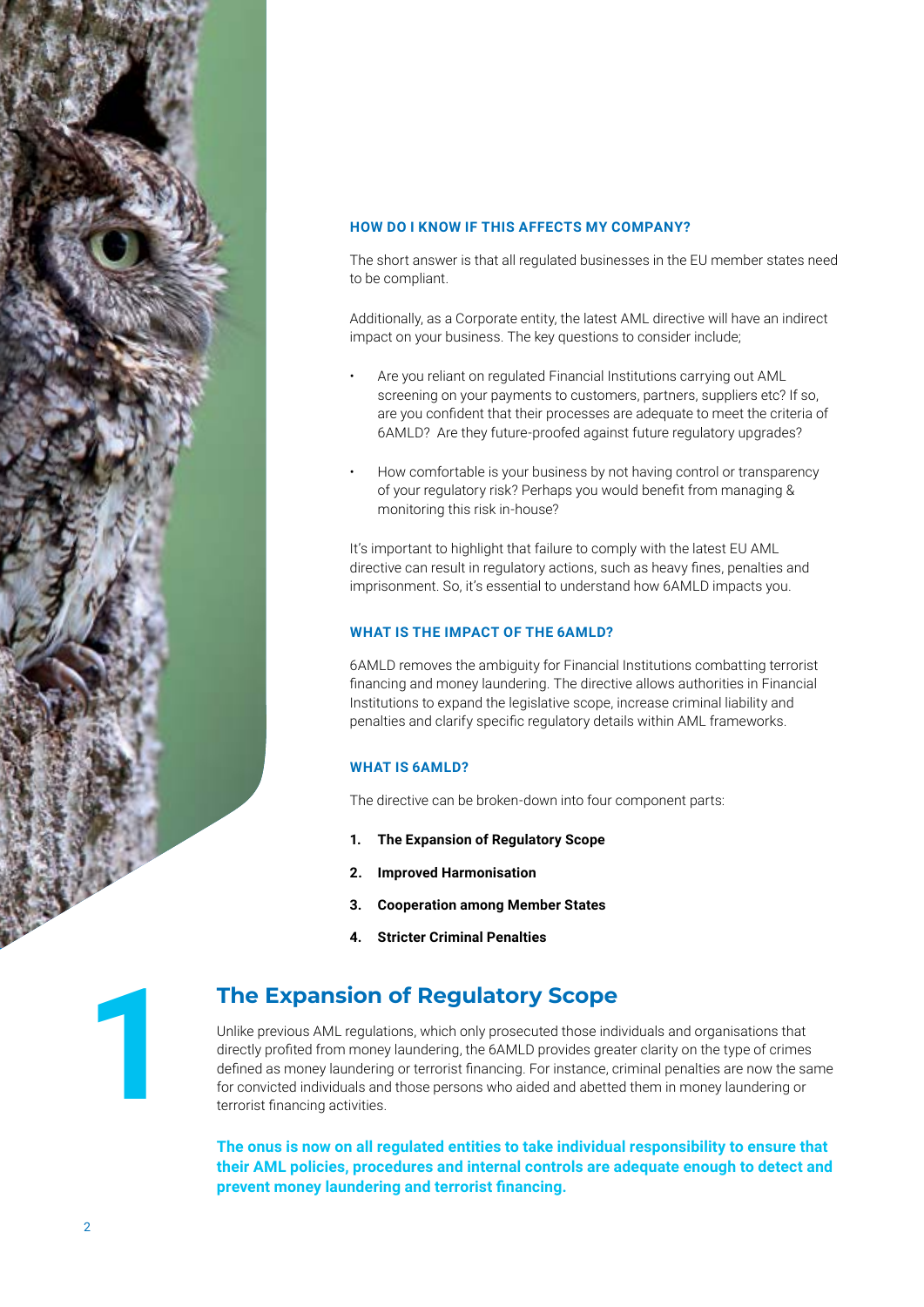

## **Improved Harmonisation**

Harmonisation across EU member states is imperative to close loopholes in domestic legislation, create standardised legal definitions and in carrying out implementation of AML frameworks so that it is aligned with increased criminal penalties and legislative focus.

The 6AMLD provides increased clarity with a definitive list of 22 predicate offences that are legally defined as money laundering. It's worth highlighting the addition of 'cybercrime' and 'environmental crime' in the context of anti-money laundering (AML):

| 1. | Participation in an<br>organised crime group<br>or racketeering    | 8. | Corruption                                   | 15. Robbery and Theft                                       |
|----|--------------------------------------------------------------------|----|----------------------------------------------|-------------------------------------------------------------|
|    |                                                                    | 9. | Fraud                                        | 16. Smuggling                                               |
| 2. | Terrorism                                                          |    | 10. Counterfeiting currency                  | 17. Tax crime relating to both<br>direct and indirect taxes |
| 3. | Human trafficking and<br>migrant smuggling                         |    | 11. Counterfeiting and<br>piracy of products |                                                             |
|    |                                                                    |    |                                              | 18. Extortion                                               |
| 4. | Sexual exploitation                                                |    | 12. Environmental crime<br>(New addition)    | 19. Forgery                                                 |
| 5. | Illicit trafficking<br>in narcotics and<br>psychotropic substances |    |                                              | 20. Piracy                                                  |
|    |                                                                    |    | 13. Murder and grievous<br>bodily harm       | 21. Cybercrime (New addition)                               |
| 6. | Illegal arms trafficking                                           |    | 14. Kidnapping and<br>hostage taking         | 22. Insider trading and market<br>manipulation              |

7. Trafficking in stolen goods

**By June 2021, the 6AMLD becomes effective and all EU member states will have to ensure that their domestic legislation is aligned with the new legislation and incorporates the 22 predicate offences related to financial crime.**



## **Cooperation among Member States**

The connection between money laundering and financial crimes across jurisdictions is essential to prevent offences being committed in one jurisdiction, whilst ill-gotten gains are being laundered in another. The directive provides alignment and cooperation across EU member states, specifically ensuring that certain offences are criminalised domestically to combat money laundering and terrorist financing.

Increased cross-border cooperation across member states will help centralise legal proceedings to identify and prosecute perpetrators for money laundering, terrorist financing and financial crimes. 6AMLD provides holistic parity across the EU to conduct investigations, ensuring authorities consider the victims country of origin, the residence of the perpetrators, and the jurisdiction of where crimes actually occurred.